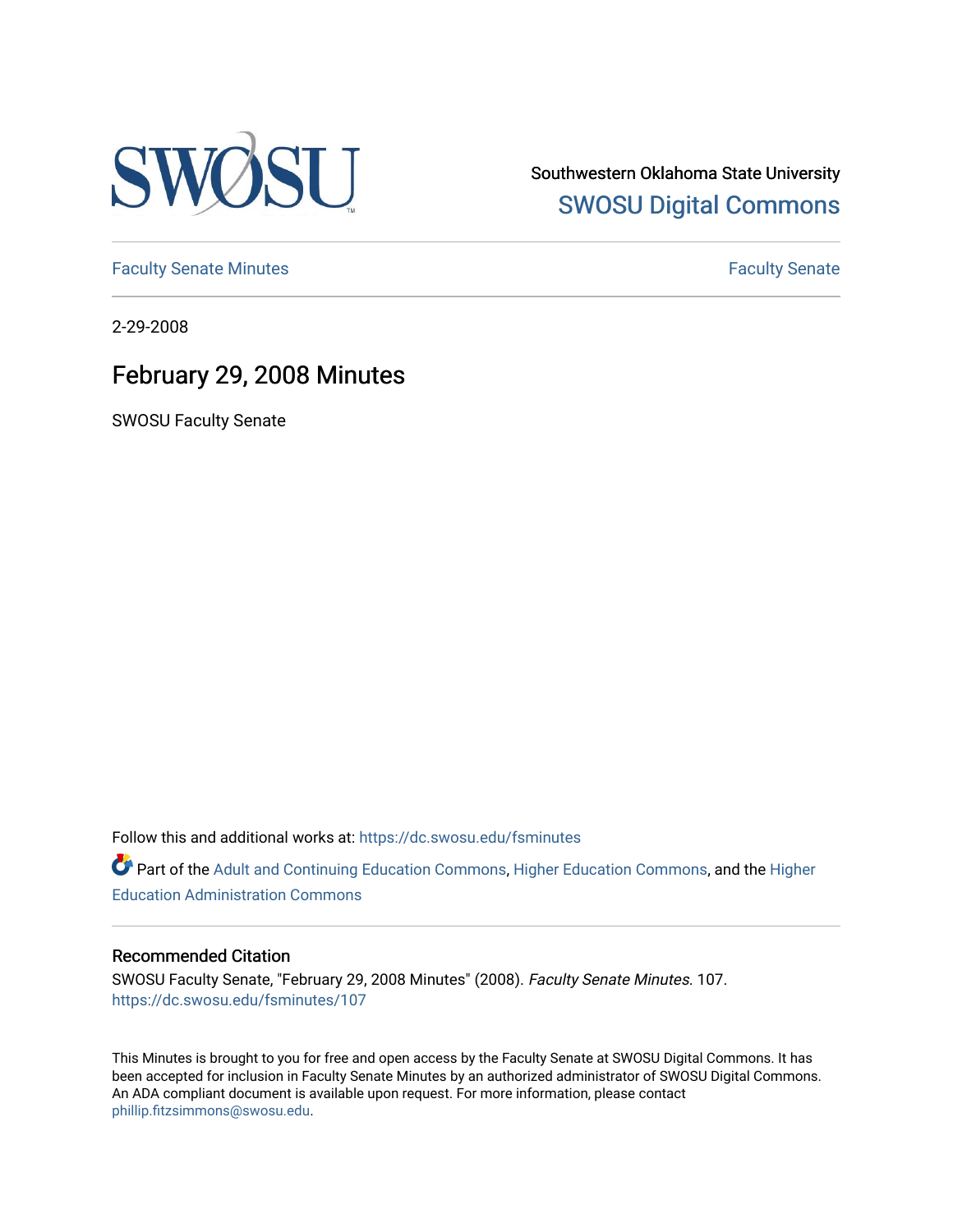#### **Faculty Senate Meeting 2:00PM February 29, 2008, Education 201**  Approved **Faculty Senate Meeting Minutes**

## **I. CALL TO ORDER AND ESTABLISH QUORUM:**

The February 29, 2008 meeting of the Faculty Senate was called to order at 2:02 PM in Education 201 with FS President Robin Jones presiding. The following members were present: Lisa Appeddu, Ruth Boyd, John Bradshaw, Stephen Burgess, Chelsea Church, Victoria Gaydosik for Viki Craig, Tommye Davis, Terry Goforth, Terry Ford for Judy Haught, John Hayden, David Hertzel, Robin Jones, Sophia Lee, Scott Long, Bo Pagliasotti for Tami Loy, Joseph Maness, Warren Mosley, Nancy Penner, Les Ramos, Randall Sharp, Jeffrey Short, Eithel Simpson, Bill Sticka, Don Wilson, Kathy Wolff, and Jon Woltz.

- **II. CERTIFICATION OF SUBSTITUTES:** Bo Pagliasotti for Tami Loy; Victoria Gaydosik for Viki Craig; Terry Ford for Judy Haught
- **III.APPROVAL OF MINUTES:** Minutes of January 25, 2008 meeting

The minutes were approved as read.

## **IV.ANNOUNCEMENTS:**

- A. From FS President Jones:
	- 1. HB 2600 the "Sunshine" bill came out of the house
	- 2. HB XXXX allowing local private vendors to equal access in regards to advertising is still alive – sponsored by Mike Schultz
	- 3. There is a Bulldog Market on the website under the student section where students can sell their books (and other items).
	- 4. The Provost is very open to setting up a committee for budget review. He wants senate to establish the committee and advise him what materials they want to review and meeting times.
	- 5. Projected tuition increase is 9.6%.
	- 6. Some academic service fees have been requested.
	- 7. Parking fees for (students only) Weatherford campus will be instated fall '09, M-F, 8:00-5:00. Charge will be \$25/semester. Faculty will be given parking as a benefit.
	- 8. Security cameras are being installed around campus.
	- B. FS Secretary/Treasurer: Dr. Penner:
		- 1. Roll Sheet please sign.
		- 2. Treasurer's Report: BancFirst Checking account balance: \$2,067.18 University account balance: \$129.15

Treasurer's report was approved.

- C. President-elect Dr Ramos: None
- D. FS Past President Dr. Maness: None
- E. FS Student Government Representative Sean Dooley: No Representative was present

## **V. REPORTS FROM STANDING AND AD HOC COMMITTEES:**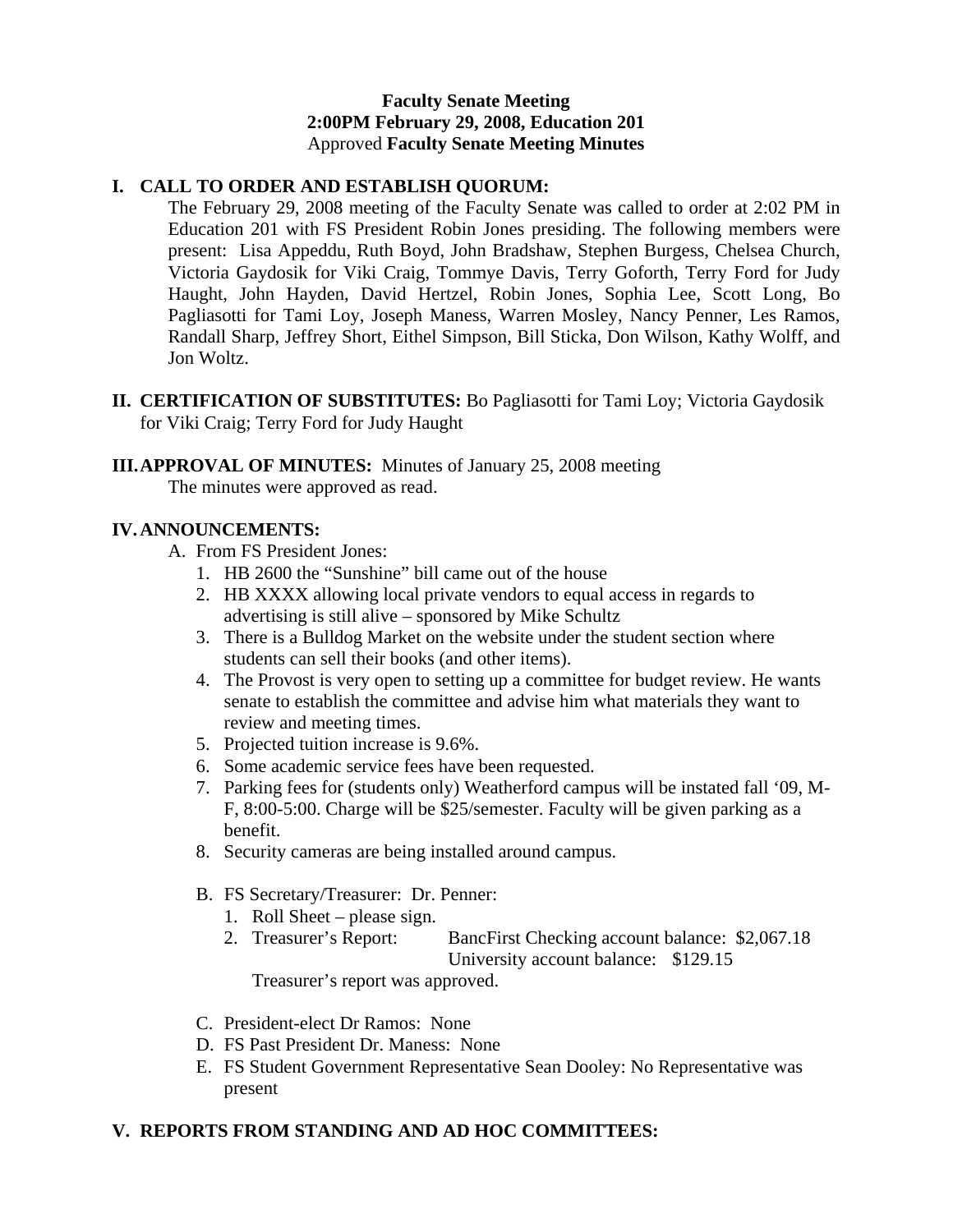## **VI.UNFINISHED BUSINESS:**

Super Revised Continuance Procedures Feb '08

#### **FS Motion 2008-2-01:**

It was moved and seconded that the following paragraph replace paragraph 3 under **B.** 

3. The Departmental/Division Continuance Committee will consist of the tenured members of the department or division except the department chair and/or associate dean. The Committee will meet and consider the strengths and weaknesses of the faculty candidate for continuance.

 In the event that the number of tenured faculty members in a department and/or division is fewer than five (5), the committee shall be comprised of three (3) tenured members of the department and/or division.

 In the event that the number of tenured members in a department and/or division is fewer than three (3), the committee shall be comprised of the department and/or division's tenured members plus the department and/or division's most senior faculty to create a committee of five (5). (Such a committee could be comprised only of the five senior members of the department and/or division if the department and/or division has no tenured faculty.)

In the event that a department and/or division is too small to create such a committee, then that department and/or division may create a committee of three (3) comprised of the tenured members of the department and/or division and the most senior members of the department and/or division to bring the committee number up to three (3). (Such a committee could be comprised only of the three senior members of the department and/or division if the department and/or division has no tenured faculty.)

In any case, the committee will not include the individual under consideration and first year faculty members.

The Departmental/Division Continuance Committee shall select one of its own recommending members to chair the meeting. Following discussion of the candidate, a vote is taken on recommendation to "Grant" or "Deny" Continuance. Each vote is by separate, standardized secret ballot; ballots are prepared in advance but not distributed until discussion on a candidate is completed. Majority rule decides the recommendation. In the case of a tie vote (including abstaining votes which count as "Deny") the recommendation is deny. The vote will be confidential. The committee chair will hold on to the ballots until the conclusion of the entire continuance process.

The committee chair shall record the recommendation, compile a written summary of the rationale, share the summary with the committee for approval, and sign the recommendation. Once the committee chair has prepared this report, it must be forwarded to the Department Chair/Associate Dean by October 15.

The motion passed by voice vote.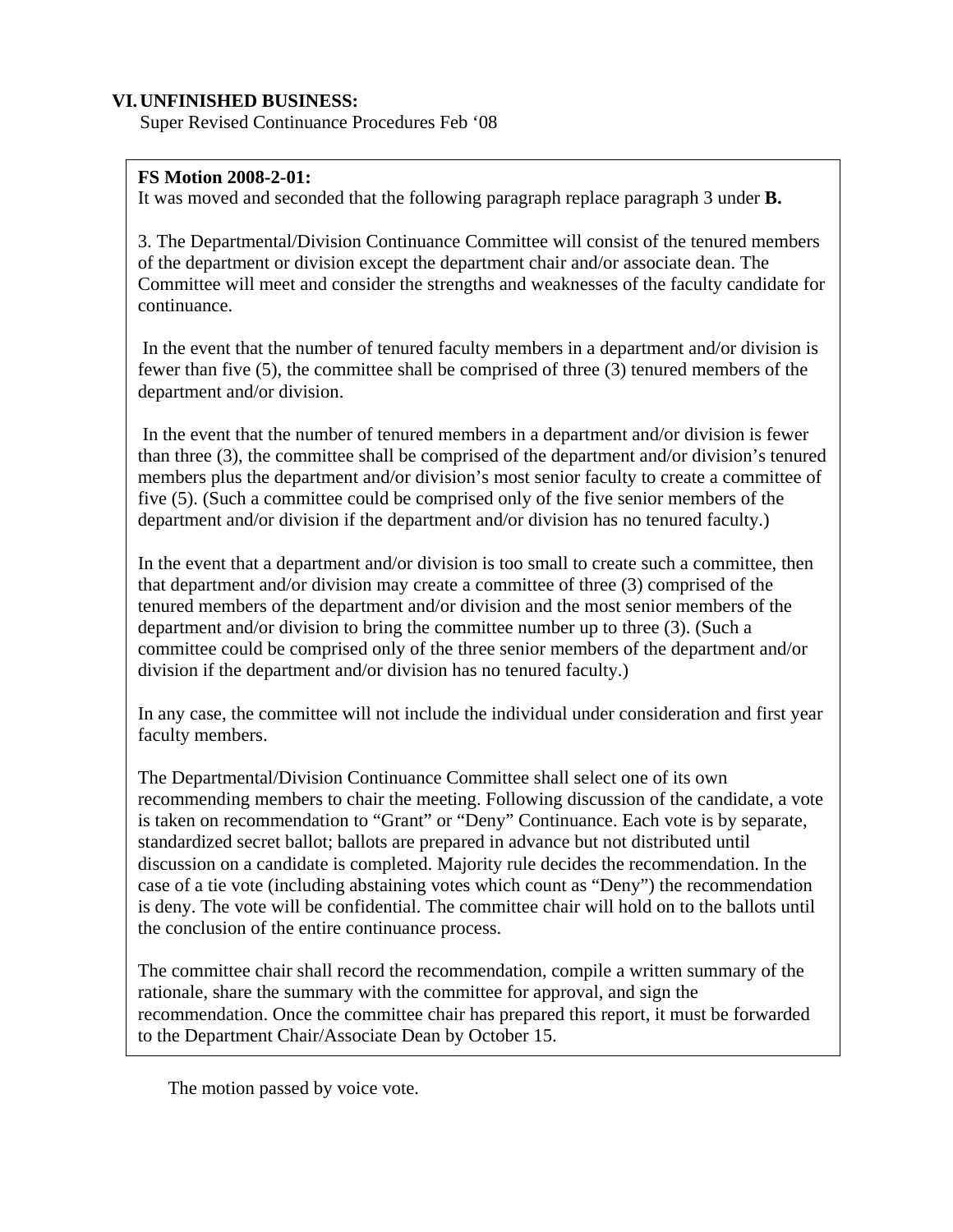## **FS Motion 2008-2-02:**

It was moved and seconded that "Chair" in the first line of **B. 4** be changed to "Department Chair/Associate Dean."

The motion passed by voice vote.

#### **FS Motion 2008-2-03:**

It was moved and seconded that in the second line of **B. 4** the words "and not the numerical vote" be inserted after the words "committee recommendations."

The motion passed by voice vote.

#### **FS Motion 2008-2-04:**

It was moved and seconded that Under \*Departmental Continuance Committee considerations, replace

all four bullets

with

"If the individual under consideration is the chair of the department, then the chair of the Departmental Continuance Committee forwards the summary report to the Dean of the appropriate school (step # 5 would not be a part of the continuance process of a chair).

The motion passed by voice vote.

#### **FS Motion 2008-2-05:**

It was moved and seconded that the attached Department/Division Continuance Summary of Committee Chair Continuance Recommendations form be approved for the Continuance process.

The motion passed by voice vote.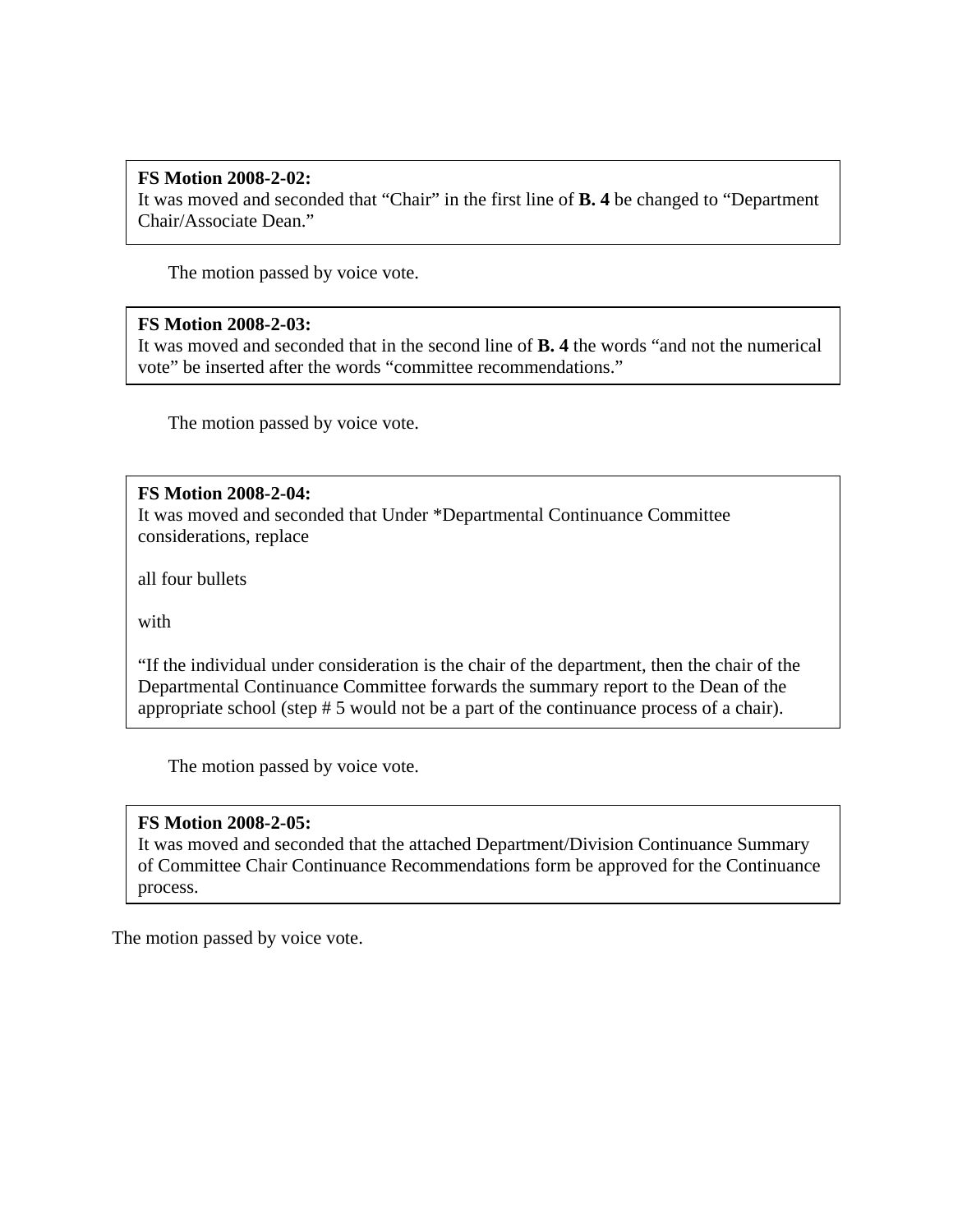## **VII. NEW BUSINESS:**

#### **FS Motion 2008-2-06:**

It was moved and seconded that the following be accepted as the Instructional Materials Policy for Southwestern Oklahoma State University.

## **INSTRUCTIONAL MATERIALS POLICY**

## **BACKGROUND AND/OR RATIONALE:**

 In order to comply with Oklahoma State Statute (70 O.S., Section 3218.8); the following policies are proposed:

## INSTRUCTIONAL MATERIALS in the Library

 An effort will be made to place textbooks in the Al Harris Library to provide access to required, instructional materials for undergraduate classes with many sections that enroll large numbers of students and access to unusually expensive textbooks. These materials will be on two-hour reserve at the Al Harris Library. Courses whose materials are included will be posted on the library website or a site developed specifically for communicating textbook information for SWOSU.

## INSTRUCTIONAL MATERIALS POLICY – University Bookstore

The University Bookstore shall:

- Provide students with the option of purchasing instructional materials that are unbundled when possible, and disclose to faculty and staff the costs to students of purchasing instructional materials. This information will be available at the University Bookstore website. A public website for locating publisher's web site is located here: [http://www.booksinprint.com/bip/default.asp;](http://www.booksinprint.com/bip/default.asp) and
- Actively promote and publicize book buy-back programs.

## INSTRUCTIONAL MATERIALS POLICY – University Textbook Webpage

The University Textbook Webpage shall:

- Provide students with information on methods for reducing textbook costs.
- Provide students with textbook information for SWOSU classes in a timely manner. This information shall include the ISBN number.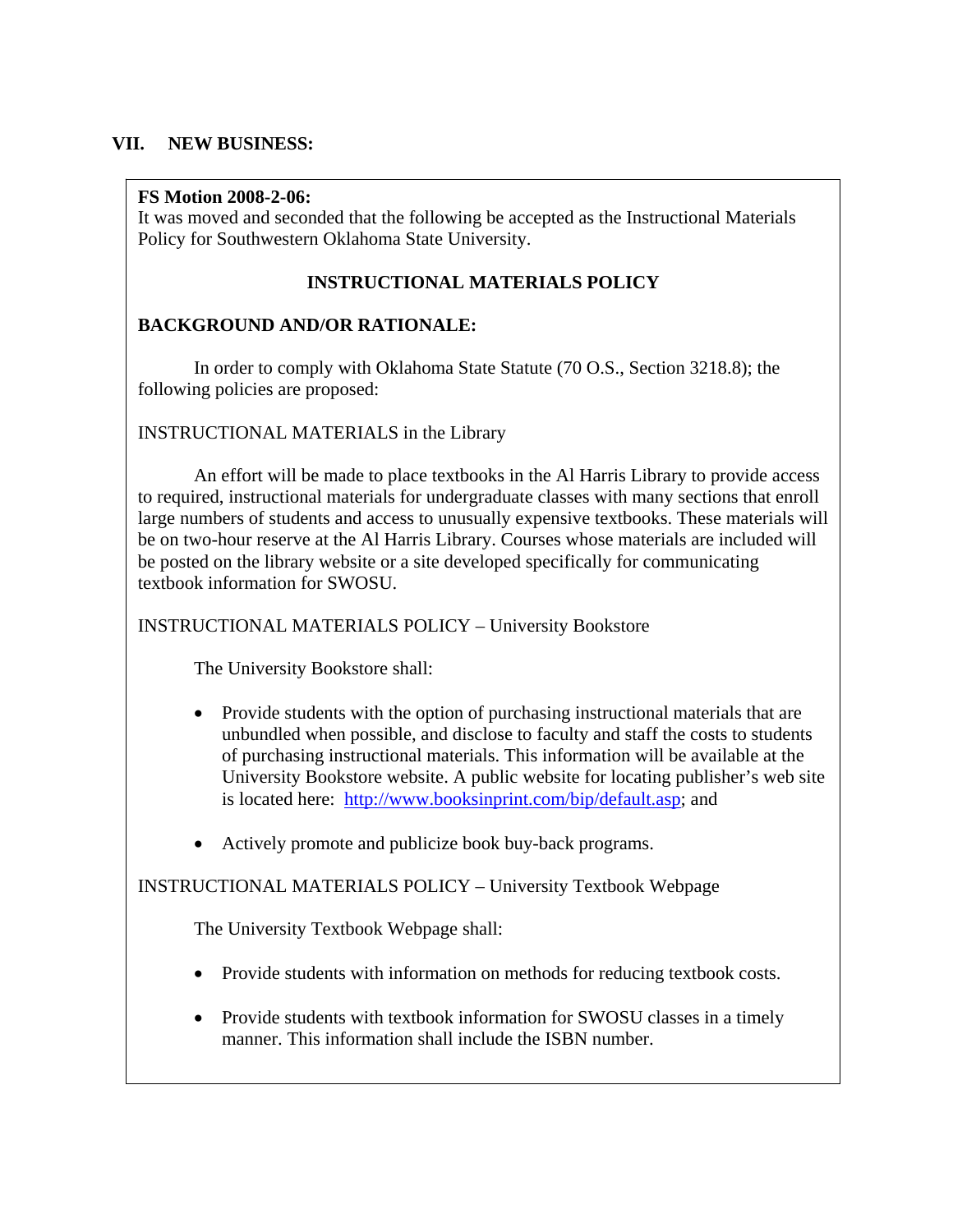## INSTRUCTIONAL MATERIALS – ONLINE ENROLLMENT

Effective XXXXX, instructional faculty teaching in SWOSU programs should ensure access to the most economical and efficient process for obtaining the very best instructional materials.

- Faculty must place their instructional material adoptions with their departmental representative. This person will 1) encourage faculty to place their adoptions in a timely way; 2) submit adoptions with the University Bookstore and other local bookstores; and 3) place textbook adoptions on the University website including ISBN numbers.
- The University textbook adoption form shall be used. The suggested retail price shall be listed for each required textbook. (include the Library's books in print address here)
- Faculty shall clearly state in the course syllabus their expectations for textbook usage. For example, 'The required text is XXXXX. The student is responsible for all material covered in the text unless specifically told otherwise. Use of an alternative text does not remove the responsibility from the student of knowing the material covered in the required text." Faculty are encouraged to allow students to use the most recent **prior edition** of a required, if appropriate.
- No faculty, staff or academic unit shall demand or receive any payment, loan, subscription, advance, deposit of money, services or anything, present or promised, as an inducement for requiring SWOSU students to purchase specific textbooks or instructional material required in a course. However, an employee **may** receive:
	- o Sample copies of textbooks/instructional materials, instructor copies of textbooks/instructional materials, as long as these are not to be sold by the employee or academic unit.
	- o Royalties or other compensation from sales of textbooks/instructional materials that include the writing or work of the employee.
	- o Honoraria for academic peer review of instructional materials.
	- o Training in the use of instructional materials and technologies.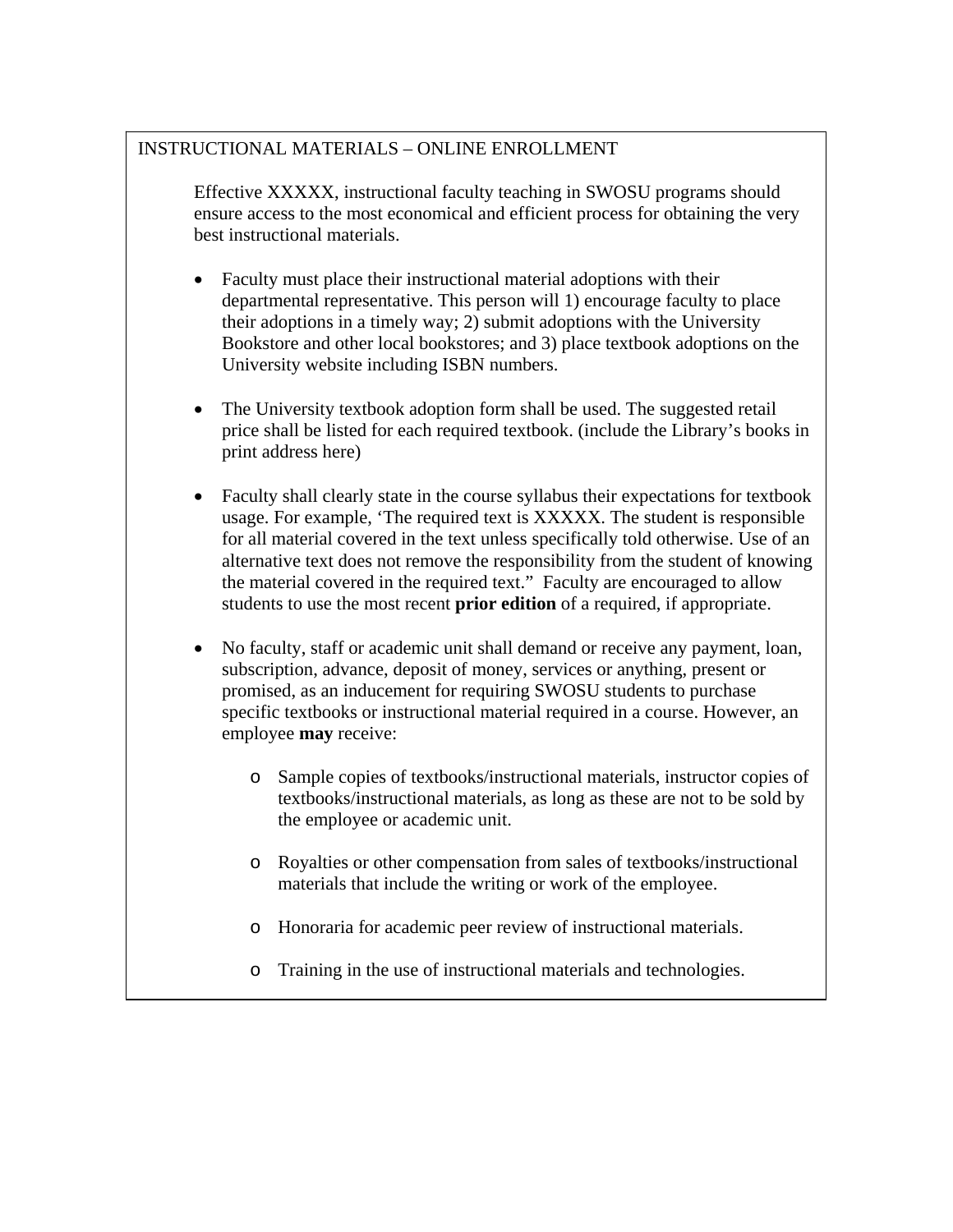• Faculty are encouraged to continue good practices to keep instructional costs as low as possible including having electronic reserves in the library when feasible and to require only those materials that will actually be used. Faculty are encouraged to continue learning about and utilizing other emerging technology tools or resources in their courses.

Faculty members are also referred to <http://www.sos.state.ok.us/documents/Legislation/51st/2007/1R/HB/2103.pdf>

The motion passed by voice vote.

#### **Further Business:**

There are problems with SPSS. Please address these problems.

#### **FS Motion 2008-2-07:**

Sense of the Faculty Senate: The Senate believes ITS is understaffed and is currently unable to adequately meet the needs of the faculty. We recognize their efforts.

The motion passed by voice vote.

#### **FS Motion 2008-2-08:**

It was moved and seconded that FS President investigate ways to market SWOSU to potential new faculty.

The motion passed by voice vote.

#### **FS Motion 2008-2-09:**

It was moved and seconded that Marion Prichard, Nina Morris, and Viki Craig plan the retirement reception.

The motion passed by voice vote.

- 1. Dr. Tom Boyd will be the speaker at the President's Leadership Class dinner. Everyone is encouraged to purchase a ticket and attend.
- 2. Computer Club will have at its next meeting one the top computer science people in the nation as a speaker. The meeting is Tuesday, March 4, 2008 at 5:00 pm in STF 235.
- 3. Everyone is encouraged to vote on the Weatherford bond issue on Tuesday, March 4, 2008.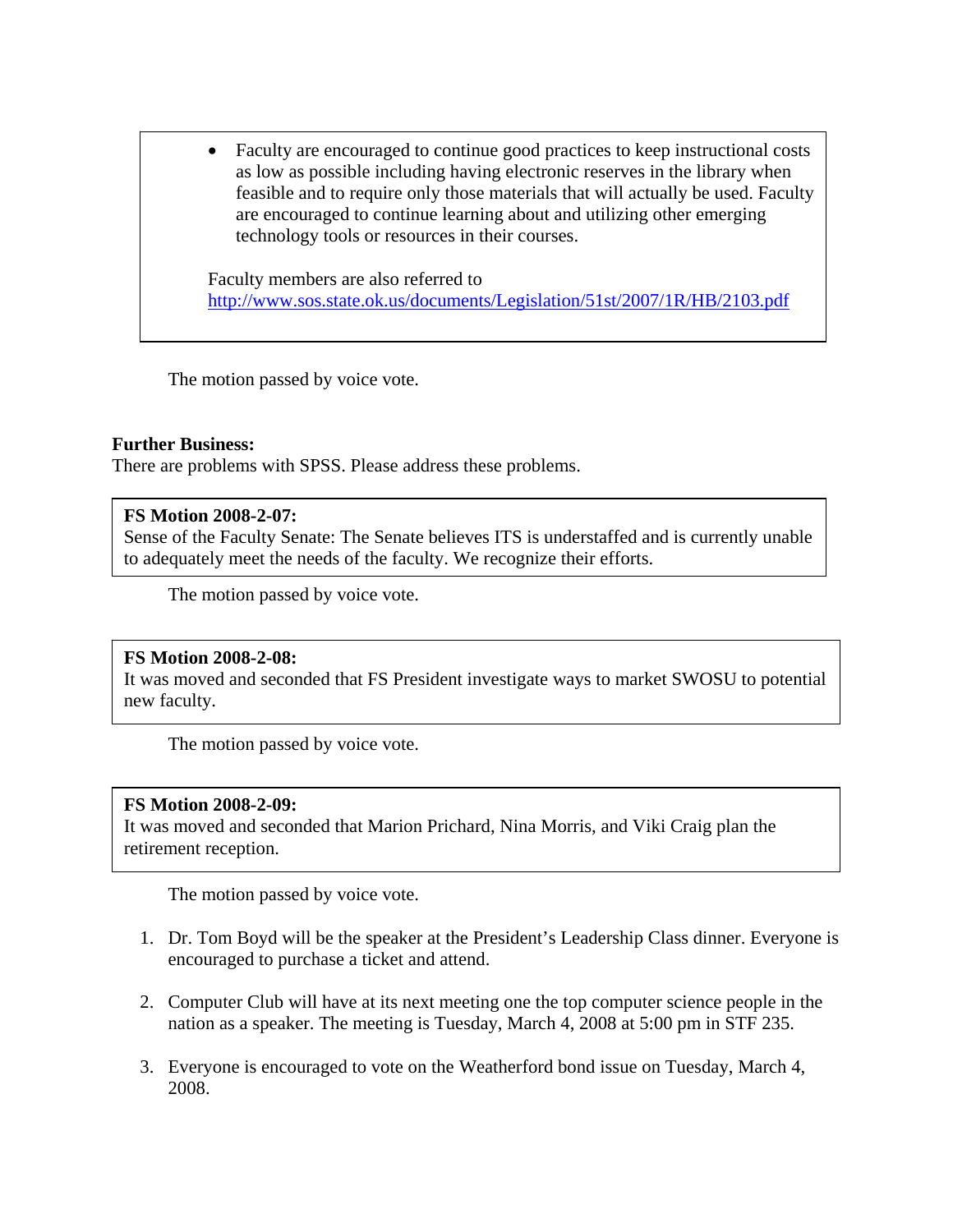## **VIII. ADJOURNMENT:**

*Next Faculty Senate meeting: March 28, 2008 2:00 pm, EDU 201* 

**\_\_\_\_\_\_\_\_\_\_\_\_\_\_\_\_\_\_\_\_\_\_\_\_\_\_\_\_\_\_\_\_ \_\_\_\_\_\_\_\_\_\_\_\_\_\_\_\_\_\_\_\_\_\_\_\_\_\_\_\_\_\_\_\_\_** 

**Robin Jones, President Nancy Penner, Secretary**